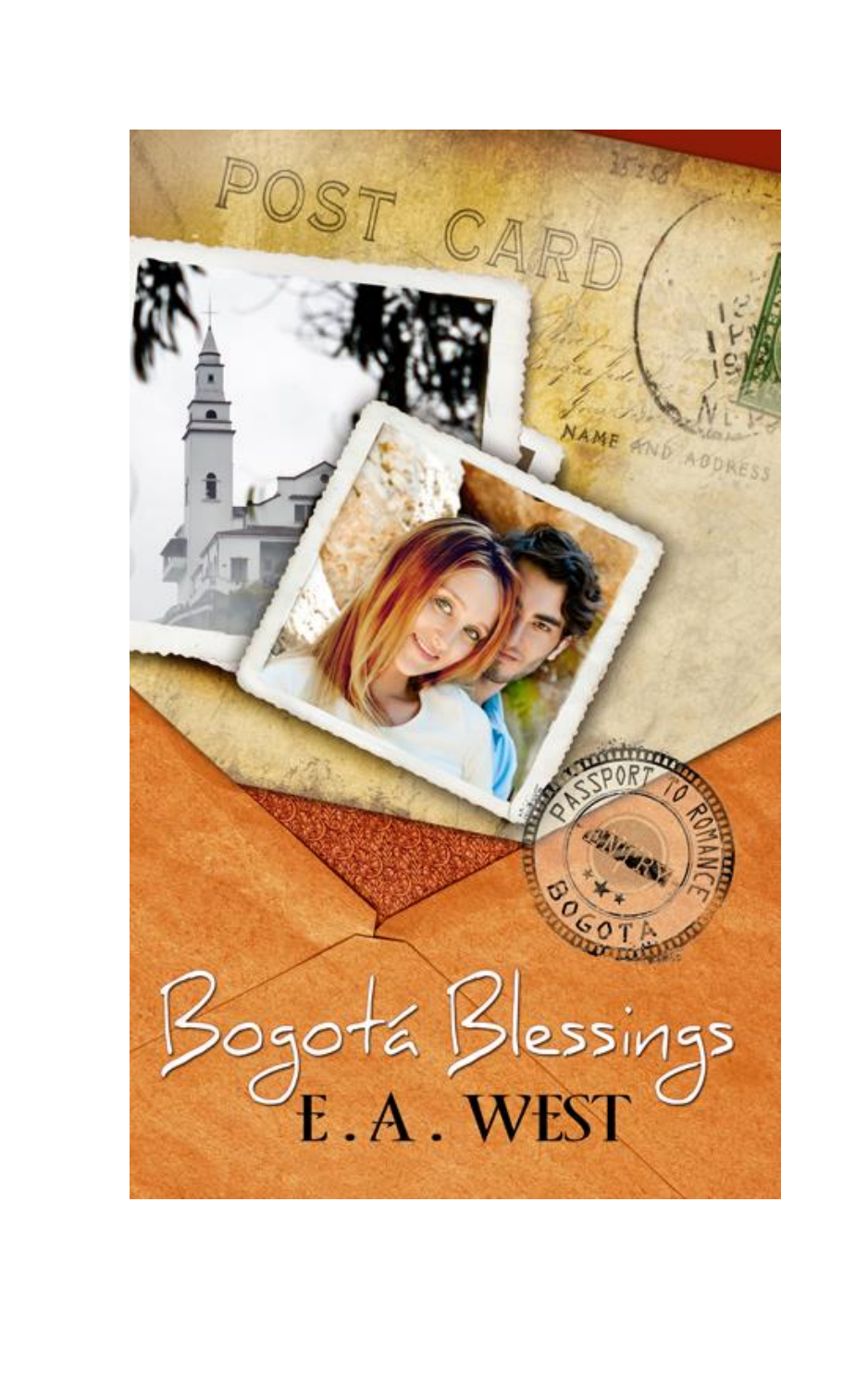# Bogotá Blessings

# E.A. West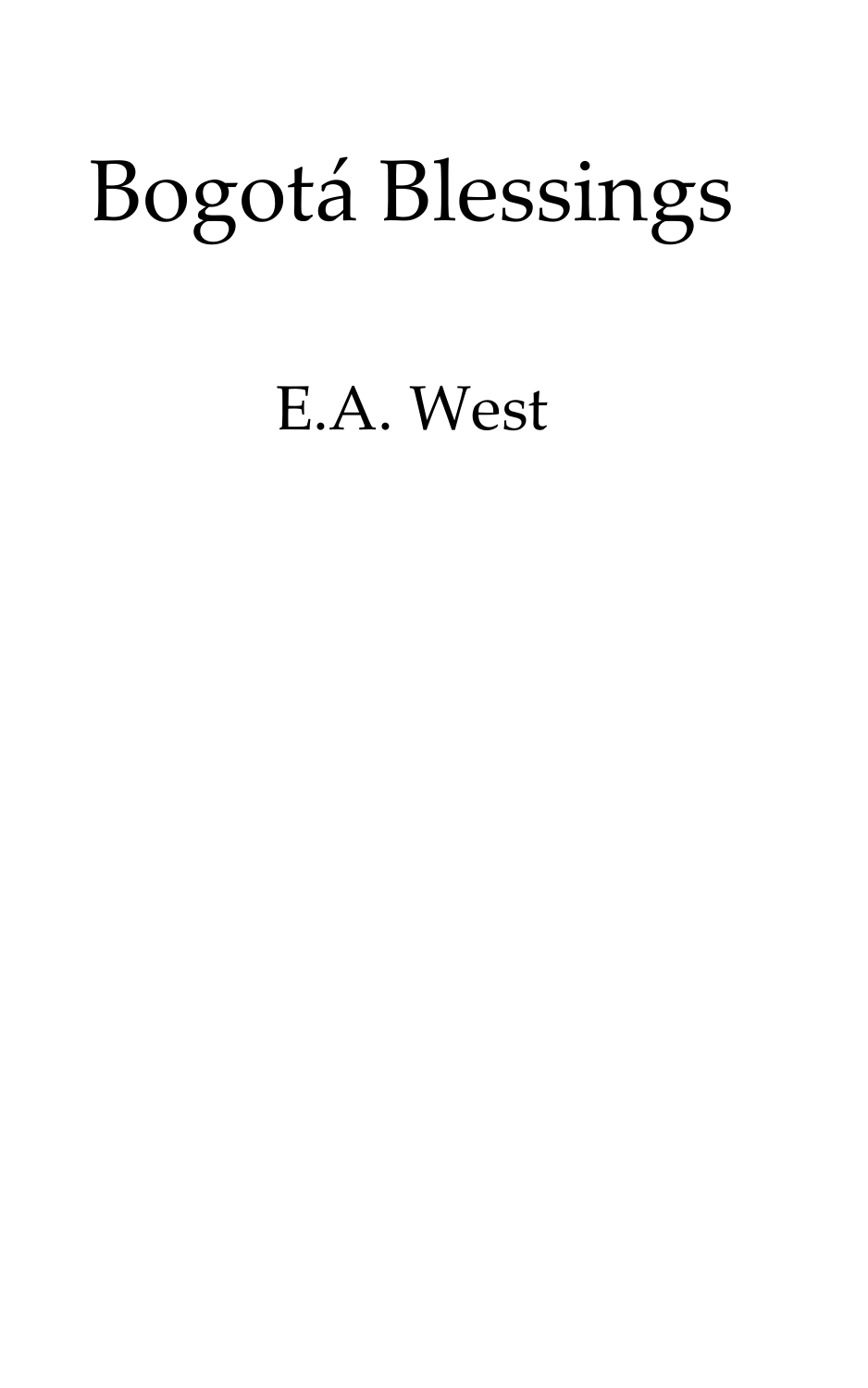This is a work of fiction. Names, characters, places, and incidents either are the product of the author's imagination or are used fictitiously, and any resemblance to actual persons living or dead, business establishments, events, or locales, is entirely coincidental.

#### **Bogotá Blessings**

#### **COPYRIGHT 2014 by Elizabeth West**

All rights reserved. No part of this book may be used or reproduced in any manner whatsoever without written permission of the author or Pelican Ventures, LLC except in the case of brief quotations embodied in critical articles or reviews.

eBook editions are licensed for your personal enjoyment only. eBooks may not be re-sold, copied or given to other people. If you would like to share an eBook edition, please purchase an additional copy for each person you share it with.

Contact Information: titleadmin@pelicanbookgroup.com

All scripture quotations, unless otherwise indicated, are taken from the Holy Bible, New International Version<sup>(R),</sup> NIV<sup>(R),</sup> Copyright 1973, 1978, 1984 by Biblica, Inc.<sup>™</sup> Used by permission of Zondervan. All rights reserved worldwide. www.zondervan.com

Cover Art by Nicola Martinez

White Rose Publishing, a division of Pelican Ventures, LLC [www.pelicanbookgroup.com](http://www.pelicanbookgroup.com/) PO Box 1738 \*Aztec, NM \* 87410

White Rose Publishing Circle and Rosebud logo is a trademark of Pelican Ventures, LLC

Publishing History First White Rose Edition, 2014 Electronic Edition ISBN 978-1-61116-306-3 **Published in the United States of America**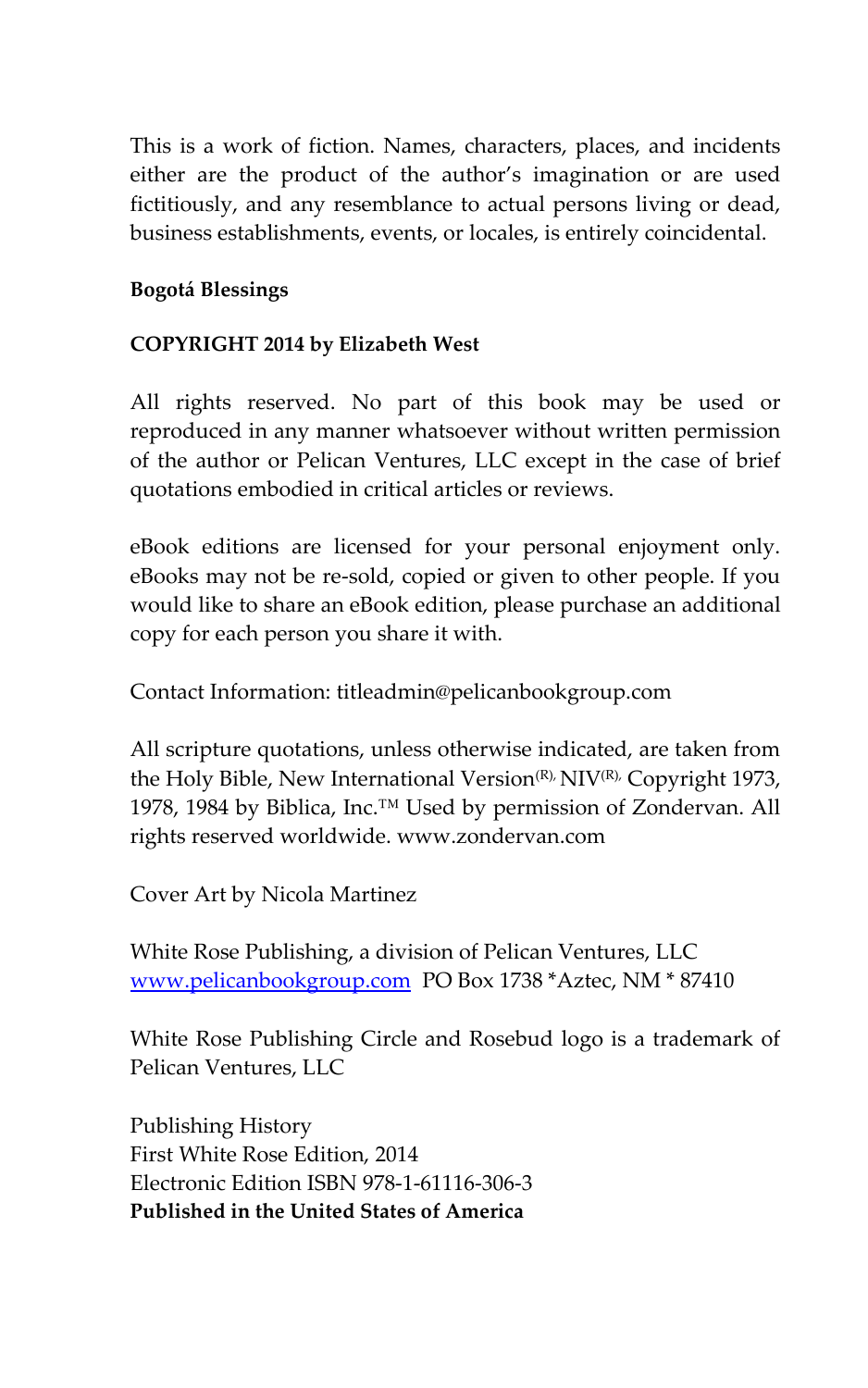# Dedication

# Blessed are the merciful, for they will be shown mercy.  $\sim$  Matthew 5:7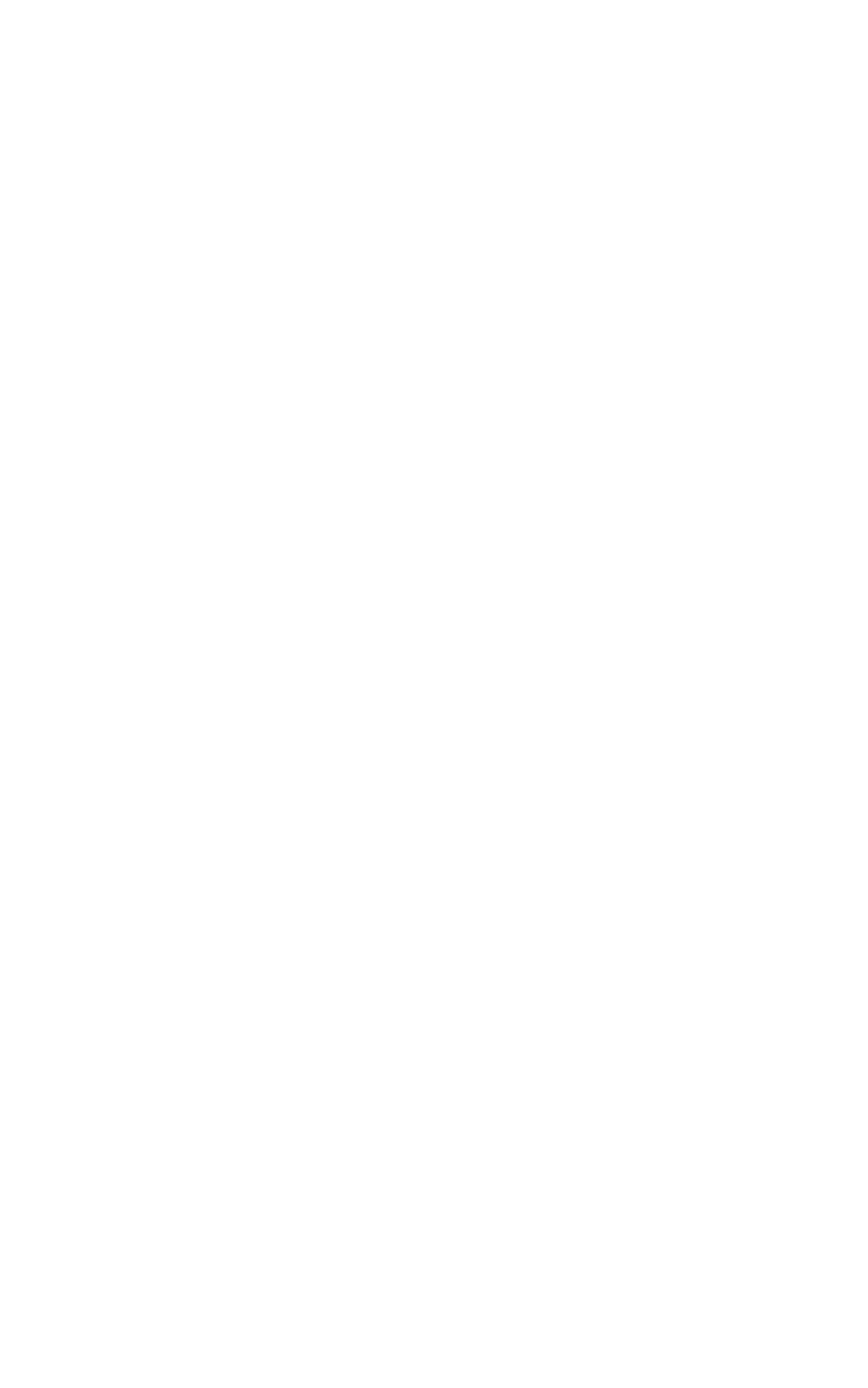#### **Endorsements**

#### *Dreams Do Come True*

'Ms. West's writing flows as seamlessly as invisible thread. She's able to capture the reader and bring them straight into the story. $"$  ~ Miss Mae, author of romantic mysteries

'I loved this sweet uplifting story...I will definitely be on the lookout for more from this author as she convinced me that dreams really do come true." ~ Theresa Joseph, The Romance Studio

'Books such as *Healing in Haven Falls* are a rare jewel to treasure.' ~ Suzie Housley, Romance Junkies

## *The Key to Charlotte*

'This is an incredibly sweet romance, profound and absolutely unforgettable—a bite-sized read that packs a super-sized emotional wallop." ~ Delia Latham, inspirational romance author

'I highly recommend *The Key to Charlotte* to anyone who needs to be reminded of the love available to us through both other humans and God." ~ Crystal, CK2S Kwips and Kritiques

## *Breath of Christmas*

'There is something so beautiful about the way EA West creates her stories. They tug on the heart, they depict realistic characters, and I love the unique circumstances and fresh plots she develops.' ~ Marianne Evans, inspirational romance author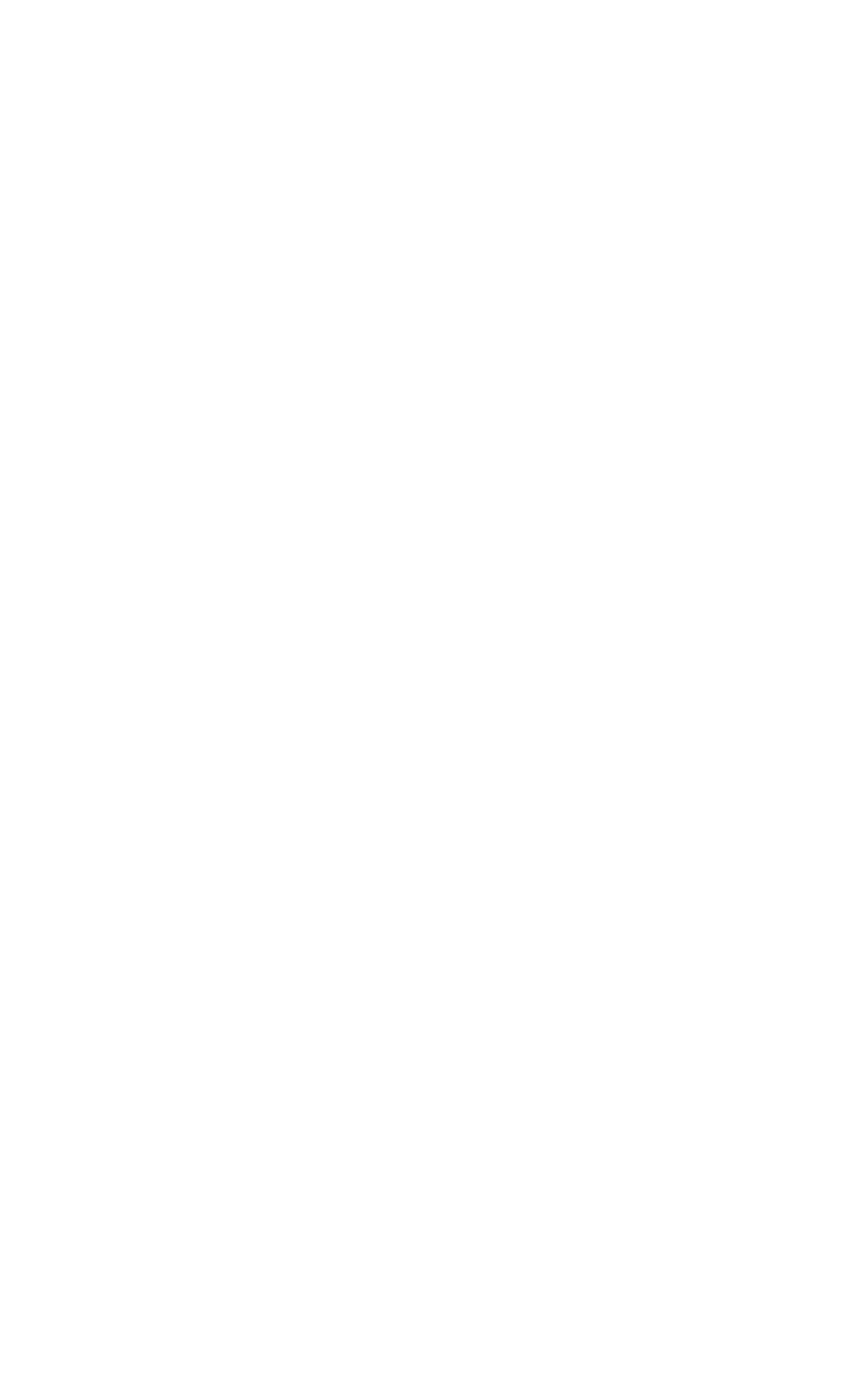**1**

'Mateo Luis! I need to speak with you.'

Mateo Luis Gómez Días paused with his hand on the door. Why did the pastor always need him when he was about to take a break? Sighing, Mateo turned toward gray-haired Carlos Ramírez Ochoa. 'Yes, Pastor?'

'Do you remember the renovation consultants coming from the United States?'

'Yes, of course. You asked that I help them with the renovation and any translation work.'

'I need you to go with Maria to collect them from the airport in an hour. I'm afraid I must visit an elderly congregant who is not doing well, so I can't go with her." Carlos sighed and combed his fingers through his short, thinning hair. 'You know how my wife feels about traveling the city with foreigners by herself."

'I know.' Mateo scratched his jaw, making a mental note to find time to shave before he sported a full beard. Even though Bogotá was safer than it had been just a few years ago, the violence from drug traffickers still invaded the city limits from time to time. The lingering fear of foreigners being kidnapped at gunpoint despite the drop in abductions kept the pastor's wife on edge. Plus the mission was in a bad neighborhood, which put everyone at risk. Mateo dropped his hand to his side, knowing he couldn't refuse the pastor's request. 'I will go with her and do

1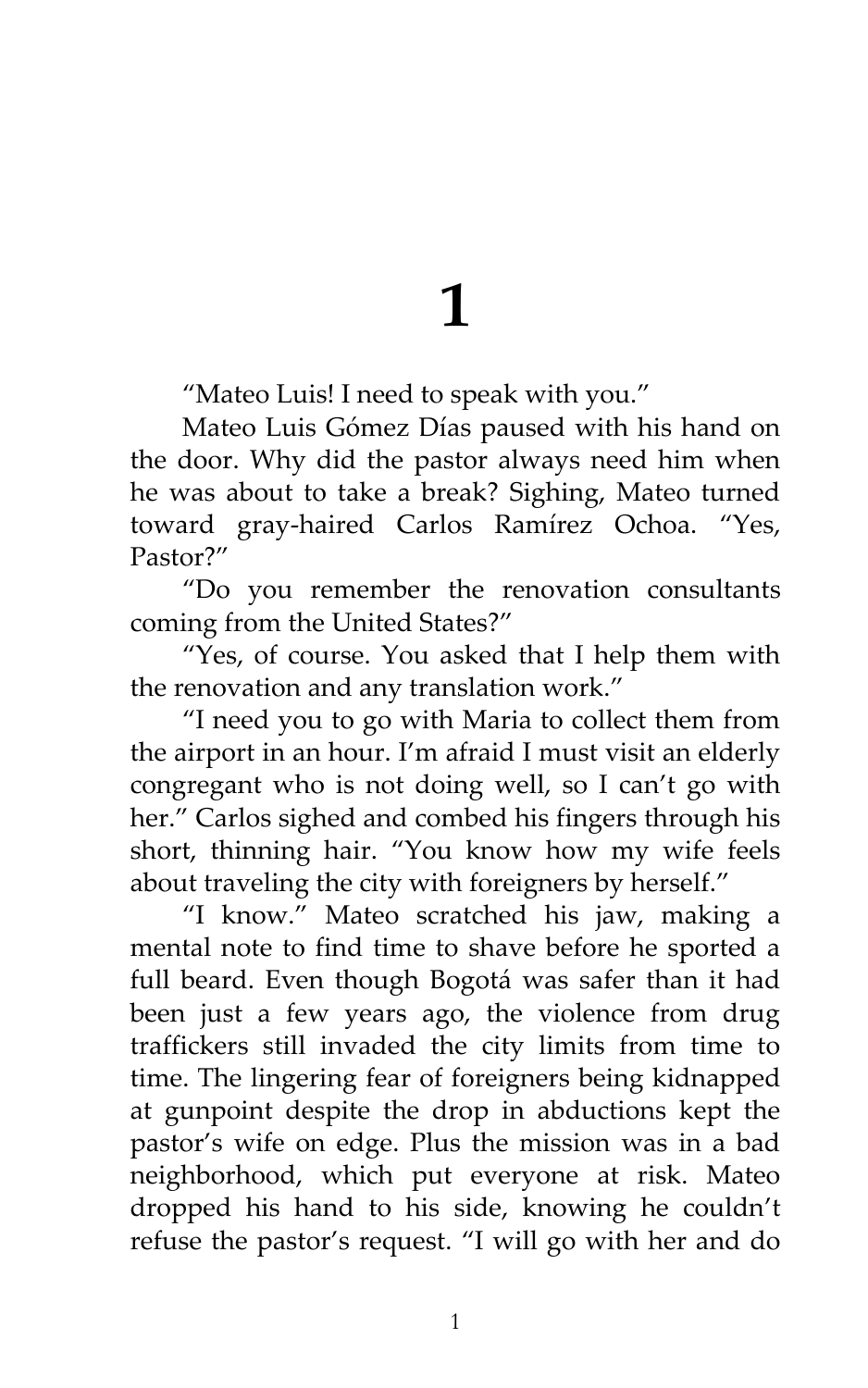my best to ensure she and the Americans arrive here safely.'

'Thank you, Mateo Luis.' Carlos clapped a hand on Mateo's shoulder, giving him a warm smile. 'God truly blessed us by bringing you to us.'

'I am the one who is blessed.' Mateo reached up and squeezed the pastor's hand. 'You gave me a purpose and a family.'

Carlos chuckled and withdrew his hand. 'Why don't we just say that God has blessed us both and leave it at that?'

'I can live with that.' Mateo put his hand on the door once more. 'Tell Maria I will meet her at the bus in fifteen minutes.'

He stepped outside and gazed at the clear blue sky framed by stucco and brick buildings in various states of repair. A group of children played *fútbol* down the dusty block, their clothing ragged and their faces dirty. His heart went out to them. He had been like them once, one of *los desechables*—the disposables impoverished and starving, barely surviving his life on the streets spending much of his time looking for ways to get food or money. Then he had been taken by the *Fuerzas Armadas Revolucionarias de Colombia*, and his life had become a waking nightmare. Those years before he'd been left for dead were the reason he worked so hard to keep the street children out of the hands of the **FARC** 

Mateo drew in a deep breath of cool air to clear his mind of the memories of his teen years. The FARC was in his past, and God had forgiven him for the things he had been forced to do. What mattered now was helping to insure the street children of Bogotá were given the best opportunity to survive and possibly, by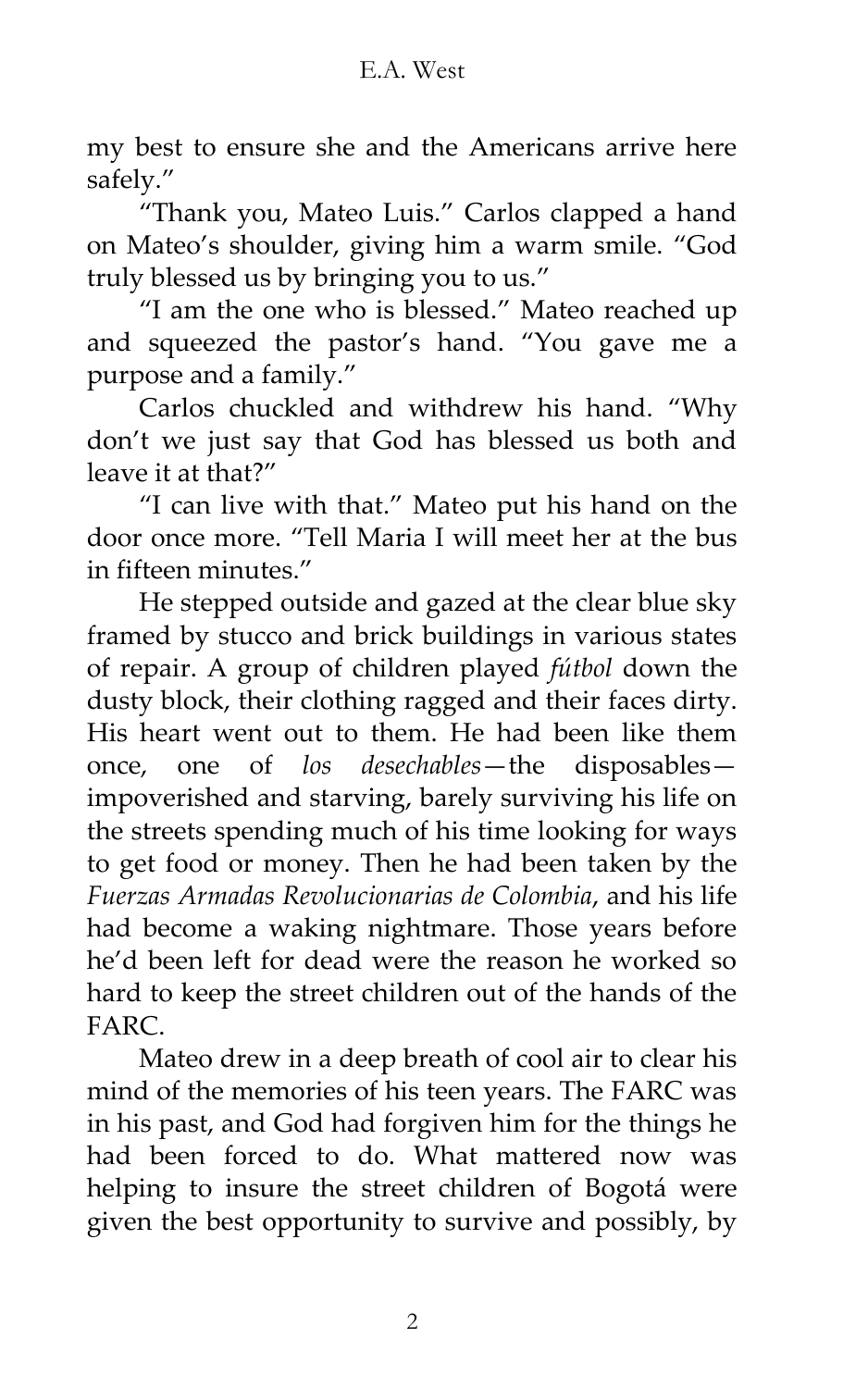some miracle, even thrive.

He headed toward the group playing fútbol, regulars at the mission. They grinned and ran toward him, their game forgotten. Reaching into his pocket, he pulled out a handful of hard candy in distinctive green wrappers with yellow letters.

'Is this what you're hoping for?' Mateo said, showing them the coconut-flavored sweet he carried everywhere.

'Please, Mateo, may we have a piece?' one of the boys asked.

'I have enough for all of you.' He passed out the candy, then unwrapped one and popped it in his mouth. The sweet coconut flavor took him back to the first time he had entered the mission as a seventeenyear-old on crutches, barely healed from a surgery that saved as much of his left leg as possible. Maria had welcomed him warmly and given him a piece of the coconut candy to keep him occupied while he waited for Carlos to arrive.

A tug on his sleeve brought Mateo back to the present, and he looked down to find Claudia standing beside him, her hopeful brown eyes peering out of a dirt-smudged face. The six-year-old was one of his favorite regulars at the mission, and her sweet smile had melted the heart of more than one volunteer.

He pulled out two pieces of candy and handed them to her. 'Here you go, Claudia. I haven't forgotten you. There is one for your brother as well.'

'Thank you, Mateo,' she said with a shy smile. Then she darted away, presumably to find her nineyear-old brother, Juan Miguel. The two children claimed to live with relatives, whose supposed relationship to them changed with great regularity, but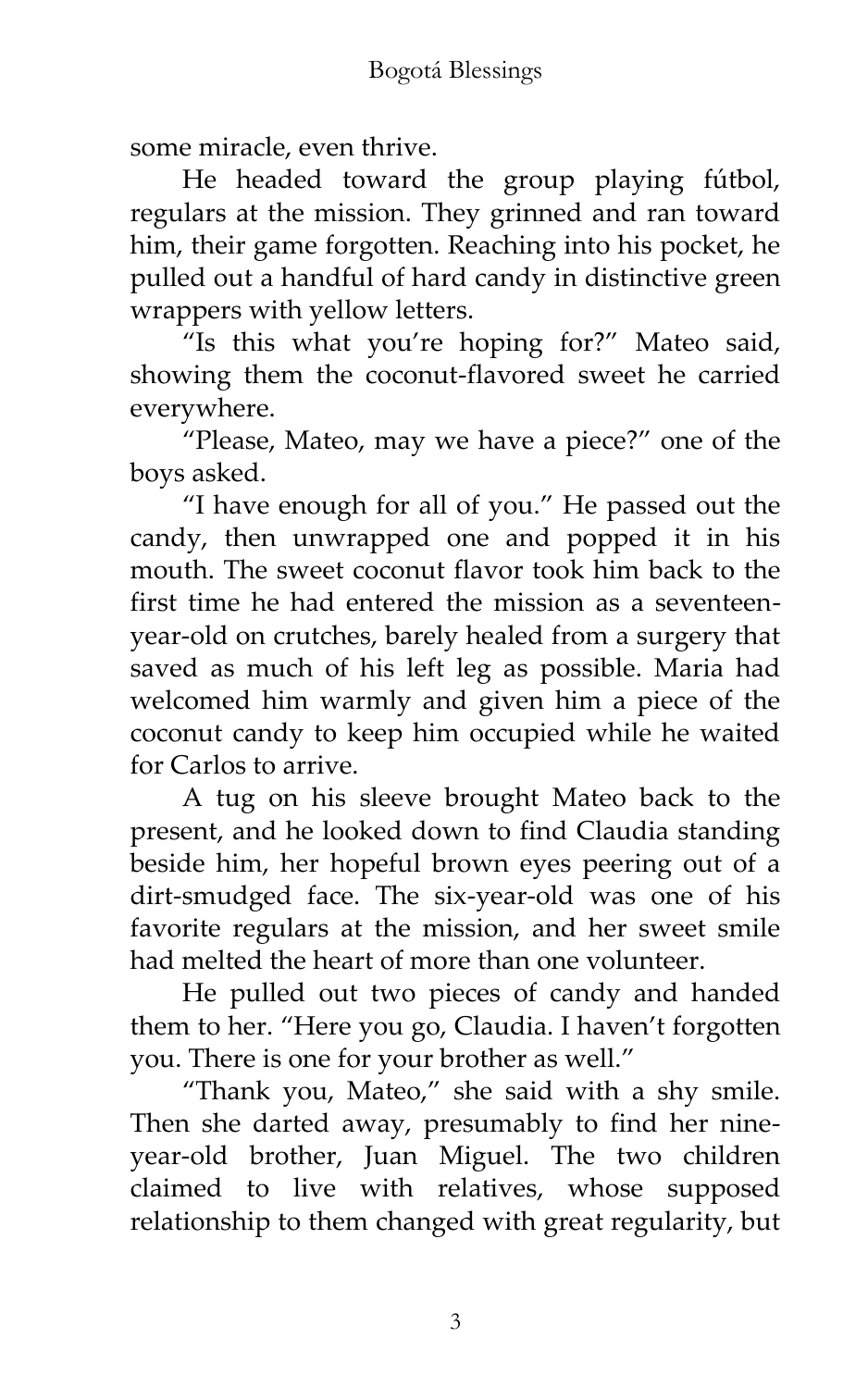no one from the mission had ever seen evidence of an adult presence in their lives.

The fútbol game resumed, and Mateo headed for the parking lot behind the mission. He would love to save every needy child, with or without family, but it was an impossible dream. The best he could do was brighten their lives with a little candy now and then, share the love of Christ with them, and help however many children he could. If by doing that he kept even one desperate youngster from voluntarily joining the FARC for the promise of three meals a day and two sets of clothing, he would consider it worth the heartbreak of seeing so many kids suffer in extreme poverty.

\*\*\*\*

Passing through customs was a breeze, thanks to Shaw Restoration's excellent reputation, local connections, and attention to detail in all the travel arrangements and paperwork. Kayla Shaw adjusted the straps of her backpack, then hefted her suitcase and followed the other two members of the team toward the exit. The number of armed soldiers in the airport was a little disconcerting, but Kayla knew they were there to protect the passengers and the people picking them up or dropping them off.

Angie Martin, the other woman on the team, fell into step with Kayla. 'Do you know who's supposed to be picking us up?'

'My dad said the pastor in charge of the mission and his wife will meet us. Since I've never seen them, I'm hoping they'll have a sign of some sort so we can identify them.' Kayla scanned the crowd, but didn't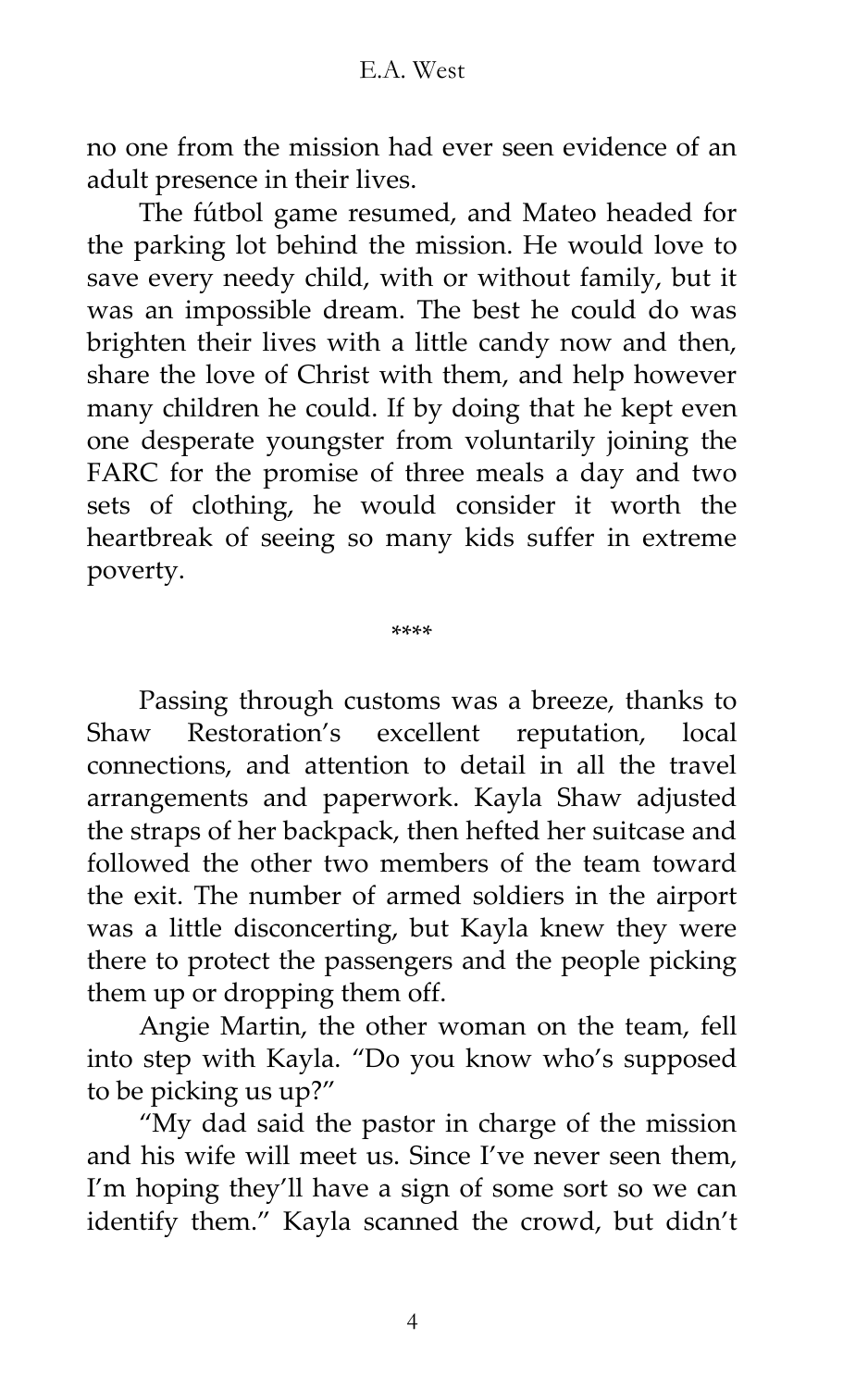see anyone who appeared to be the Ramírez couple.

They stopped near the exit and gathered around Kayla. She looked into the tired faces and wished her father had chosen someone else to be the fearless leader of the group, someone with more international travel experience. Maybe even someone from the Bogotá or Cartagena office. But he'd given her leadership, since he'd been unable to come on the trip himself. Something about a member of the family being the best person to represent the family business. All she knew was that she had no idea what to do now that it appeared their ride had forgotten to show up. She'd been warned against using any kind of public transportation, but her father hadn't given her a backup plan in case of emergency. Perhaps she could call the Bogotá office to see if they could send someone to pick them up.

'So, what now?' Paul Reed said. 'After reading that information from the State Department, there's no way I'm going to suggest we take a taxi.'

'Or a bus,' Angie chimed in. 'Maybe they got caught in traffic.'

'Let's pray that's all it is.'

Kayla's gaze drifted to the door as an older woman hurried in with a piece of cardboard in her hand. The woman looked over and held up the sign with a questioning look—*Shaw Restoration*.

Relief washed over Kayla as she returned the woman's smile and nodded. 'Our ride's here.'

She led the way over to the woman. 'Hi, I'm Kayla Shaw, and this is Angie Martin and Paul Reed. We're the group from Shaw Restoration.'

'I am Maria Santiago Uribe de Ramírez, wife of Pastor Carlos Ramírez Ochoa. Please forgive me for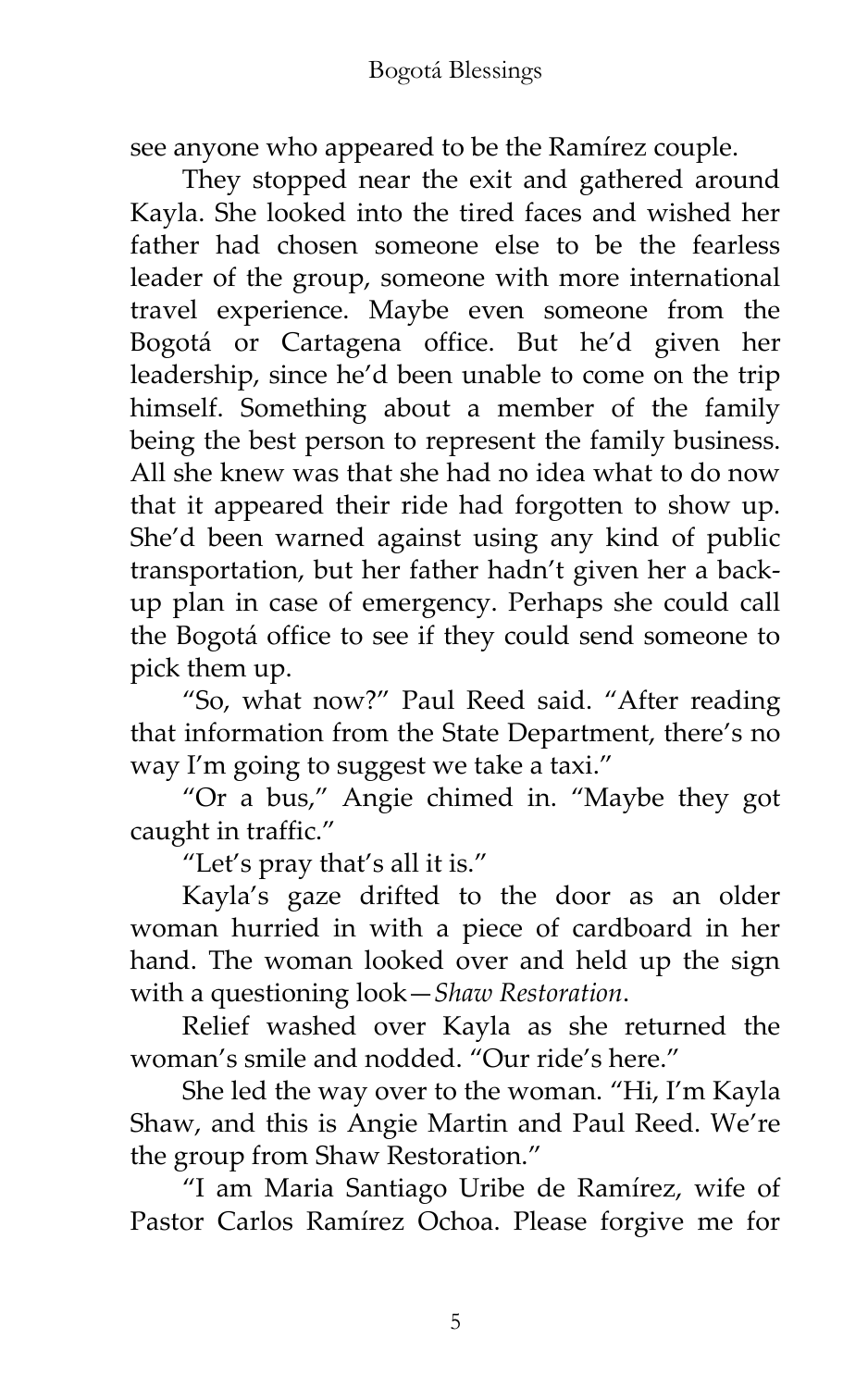being late,' the woman said in heavily accented English. 'The bus did not want to start, and Mateo Luis had to fix it before we could come.'

'I understand,' Kayla assured her.

'My husband sends his apologies for not being here, but he was called away by an emergency.' Maria lifted a hand toward the exit. 'Come. Mateo is waiting to take us to the mission"

As soon as Kayla saw the rusty, ancient bus with the mission name scrawled in faded blue paint across the side, she completely understood why Maria had been late. The vehicle looked as if it would take a miracle to get it to run, and Kayla made a mental note to contact the missions committee of the church she attended with her father. Perhaps they could raise enough to fix up the bus or possibly buy a newer one. The mission needed reliable transportation, and their current bus appeared to be far from it.

A swarthy-skinned man stepped out of the open door of the vehicle, and Kayla's heart leapt into her throat. His dark, brooding eyes scanned the group, his stance wary as he took them in. A scar down the left side of his face made him look even more menacing than the heavy, dark stubble shadowing his face.

Maria stepped up beside him with a warm smile. 'This is Mateo Luis. He works for the mission, so you will likely see him often. Mateo, this is Kayla, Angie, and Paul.'

Kayla struggled to find her voice, certain it was her responsibility as team leader to respond. 'It's a pleasure to meet you.'

He nodded, his gaze drifting over her. 'If you will move to the back of the bus, we can load your luggage.'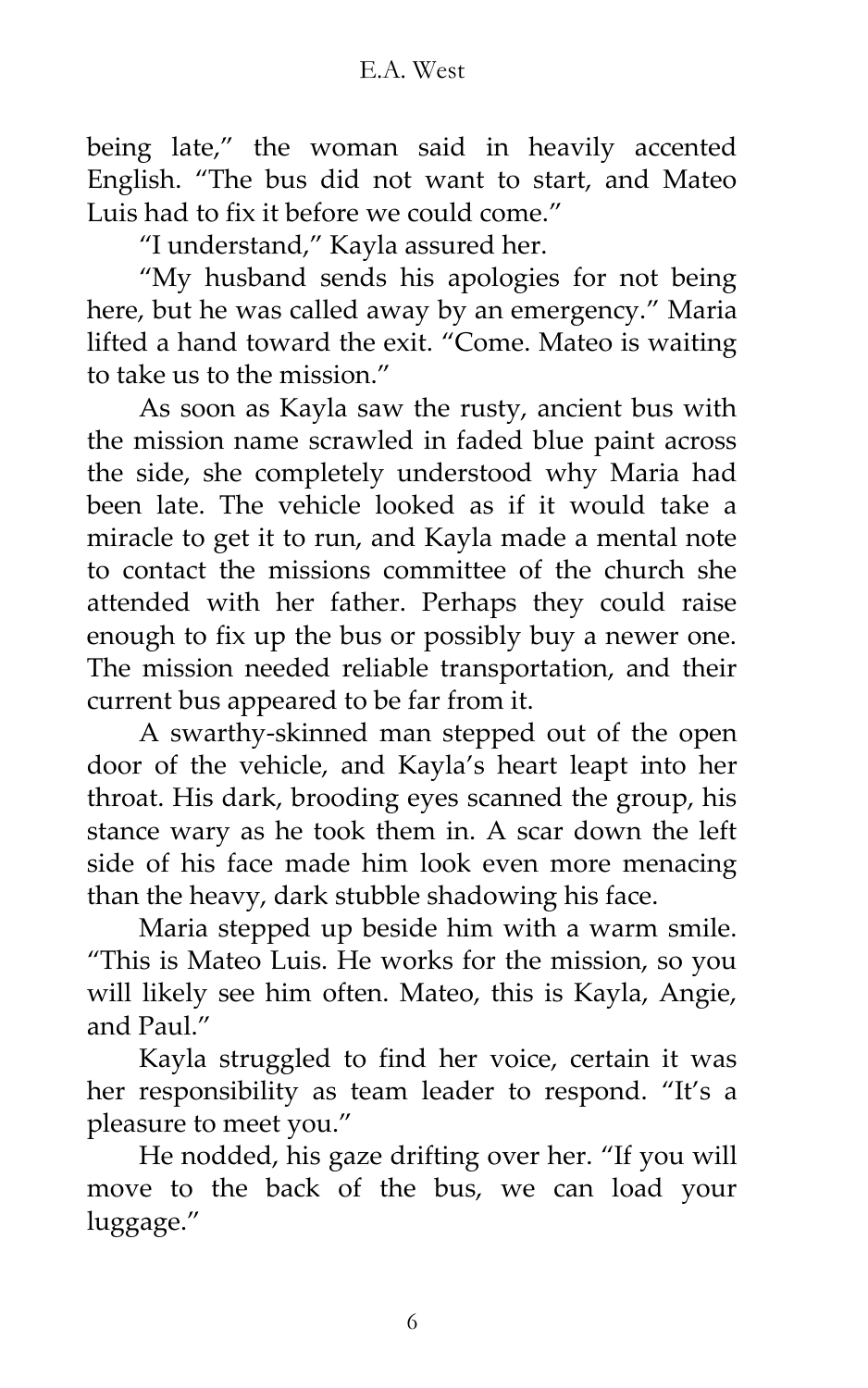As they followed him, Kayla noticed a slight limp in his walk. She felt a small twinge of guilt for judging him by his appearance alone. Since he worked for the mission, he was probably a very nice guy, even if he did look as scary as the rebels she'd seen in news reports. Perhaps his limp had been caused by the violence that had gripped Colombia for several decades. That could explain his wariness and the scar on his face as well.

Still, a little wariness of her own until she knew him better wouldn't be amiss.

Luggage loaded, they boarded the bus and it started with a groan of protest. Maria kept up a running commentary on the passing city, but Kayla couldn't focus on it. Mateo kept looking in the rearview mirror, his gaze locking briefly onto her before returning to the road once more. His interest was disconcerting, and she hoped she wouldn't have to see him too often. Nice guy or not, the man gave off some kind of mysterious vibe that left her wondering just how many skeletons he had hidden in his closet.

Mateo parked the bus in its usual space behind the mission and turned off the engine. It coughed and sputtered for a moment before falling silent. Although they'd kept it running for years with creativity and prayer, he had a feeling the poor vehicle was nearing the end of its life. Hopefully, it would continue to run until enough donations came in to replace it.

\*\*\*\*

He opened the door and motioned the Americans out. The leader of the trio, Kayla, gave him a nervous smile as she passed by, her light brown ponytail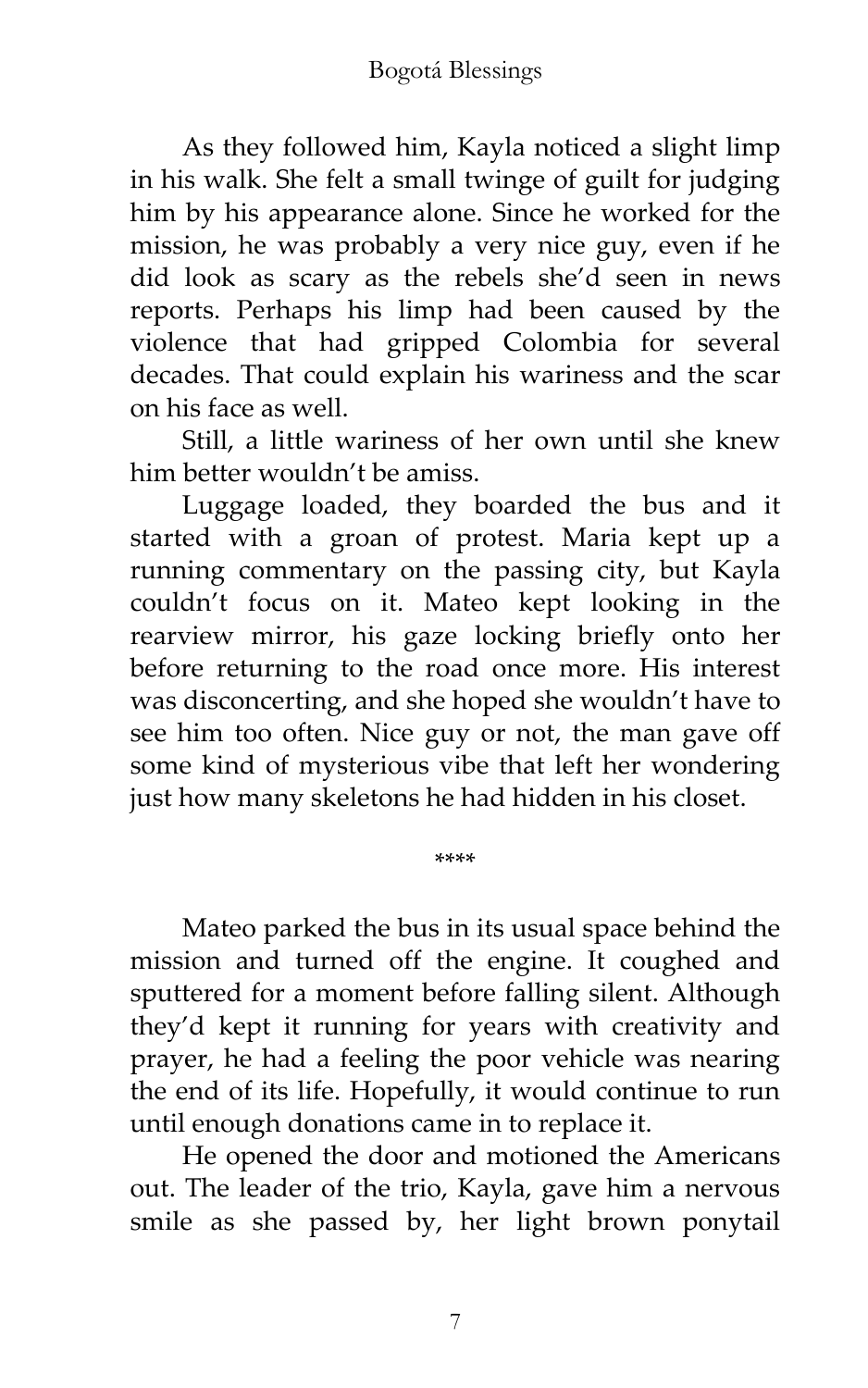swinging gently as she walked. Mateo's heart thumped painfully as he watched her descend to the pavement with graceful movements. Rarely had he seen such a beautiful volunteer, but he knew he had no chance with her. Not even an ugly woman would want a man with one leg. Besides, she would go back to America in two weeks, and he would still be here in Colombia, doing whatever was needed to help the mission succeed.

After the Americans retrieved their luggage from the back of the bus, Maria took them to the dormitory next to the main building. Volunteers stayed in rooms on the second floor; he and the Ramírezes had apartments on the ground floor. Mateo went to the common area of the mission, where children and teens gathered daily to play games, learn to read and write, and just be kids. Many of them wandered in off the streets, but some were orphans who lived in the mission's over-crowded children's home.

'Mateo!' One of the local volunteers hurried over with a big smile on her face. 'Have the Americans arrived?'

'Yes. Maria is showing them to the dormitory.' He fought down his amusement over Luz's excitement.

She often dreamed of going to another country and spent as much time as she could talking to the foreign volunteers about what life was like in whatever nation they were from.

'Has Carlos returned yet?'

'Not yet.' Luz glanced toward the group she had been with. 'Some of the older boys would like you to spend time with them.'

Mateo nodded. He often acted as a male role model for the boys, and the older boys in particular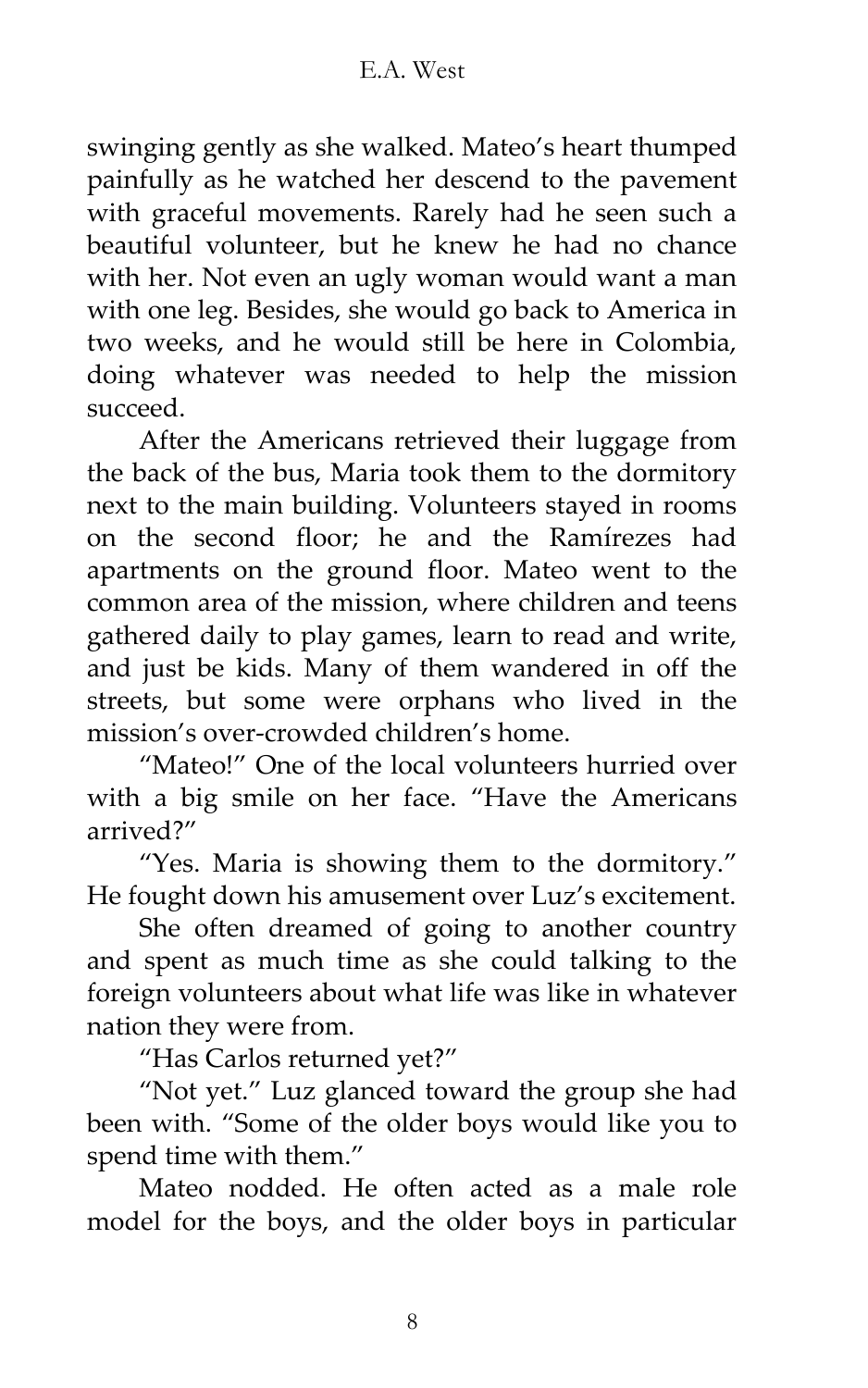seemed to look to him for reassurance that they could grow into godly men who earned the respect of others through hard work rather than gaining it by creating fear. An idea to help them came to mind, and he turned to Luz. 'If you see Carlos before I do, could you tell him I need to speak with him?'

'Of course.' She gave him another smile as a group of younger children called to her, and then she hurried away.

Mateo went and sat in an empty seat next to the older boys playing a board game. 'I hear you boys are lonely."

Raul laughed and tossed the dice. 'We're not lonely. But we don't want you to get bored."

'Ah, I see.' Mateo waited for one of them to mention why they wanted to talk to him. Whenever they requested his presence, at least one had something weighing on his mind that he needed to discuss.

After a few rounds of the game, the oldest of the group, Jorge, spoke up. 'Eduardo is thinking about joining the FARC.'

Mateo's heart stopped. Eduardo was Jorge's sixteen-year-old brother, two years older than Jorge. Three years older than Mateo had been when he was forced to join the FARC.

All game play halted as the boys waited for Mateo to speak. He took a breath and wished he wasn't having this discussion...again. 'Did Eduardo say why he wants to join them?'

'He thinks it will give him better opportunities than staying here," Jorge said with a shrug. "I told him he should come talk to the people here about work, that the mission has helped others find jobs, but he thinks it would be better to join the rebels.'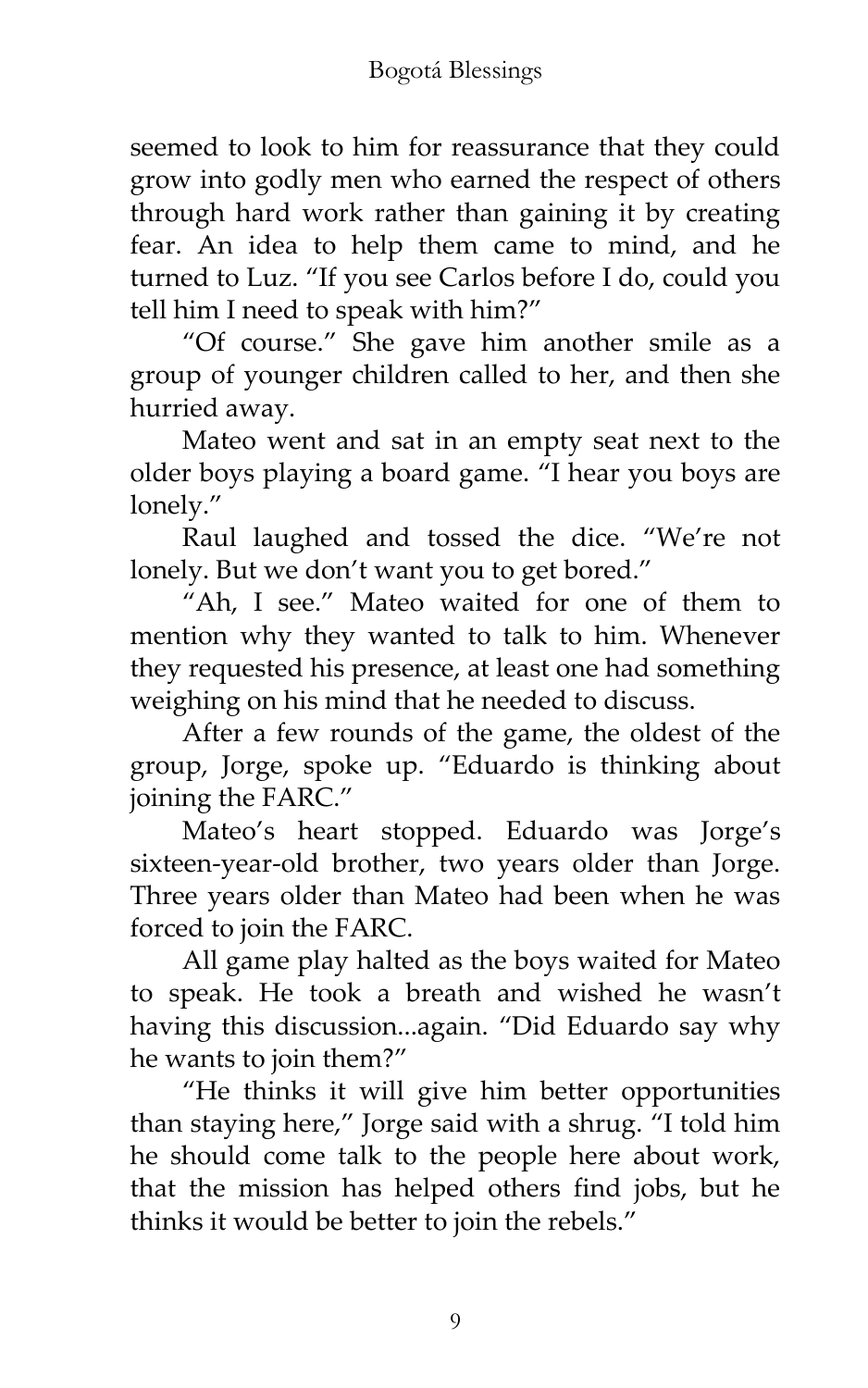'It would not be better.' Memories flashed of the harsh reality faced by the young members of the FARC. 'You tell him to come see me before he decides. I will talk to him.'

'Thank you, Mateo.' Relief shone in Jorge's eyes.

The game resumed, and Mateo kept the boys company even though he wished he could go knock some sense into Eduardo. The boy had come to the mission frequently when he was younger, but his visits had become sporadic in the last year. Unlike his younger brother who had found peace and safety within the walls of the mission, Eduardo seemed unable to look past the suffering and desperation of daily life. Mateo knew the feeling all too well, but he also knew there was a better way than joining rebels or paramilitaries. Perhaps with the Americans here to renovate what would be the new children's home, he could talk them into allowing Eduardo to work with them. It might help the boy to see that he could have a future outside of fighting, and the work experience could help him get a steady job that wasn't likely to get him injured or killed.

Mateo excused himself from the boys and left the common room. When Carlos returned, Mateo would discuss his idea to have some of the teens help with the renovation. For now, the need to speak with Kayla lay heavy on his heart. Surely if she learned about Eduardo, she would allow him to help with the work.

\*\*\*\*

A knock on the open door interrupted Kayla's unpacking, and she turned to find Angie stepping into the room, which was barely large enough for the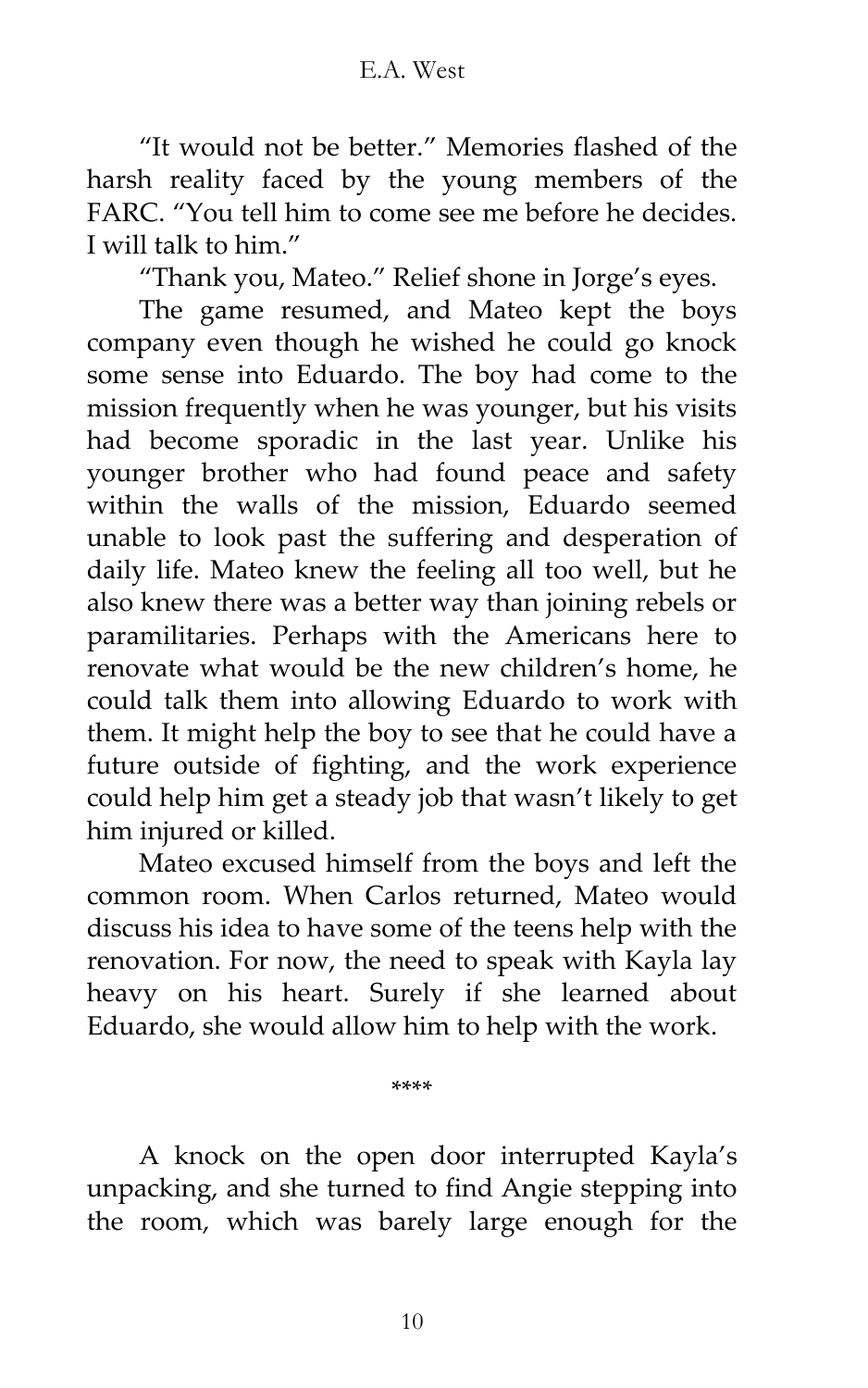narrow bed and small chest of drawers.

'Unpacked already?' Kayla said as she set the last of her clothes in a drawer and pushed it closed. The screech of wood caused her to make a mental note to see about some wax or a bar of soap to lubricate the drawer.

Angie plopped onto the bed. 'For the most part. Now, tell me what you think of the driver, Mateo Luis $''$ 

'Um...' What did she think? Despite her initial reaction, she was starting to wish she could spend some time getting to know him. For the sake of keeping Angie from teasing her about boyfriends, however, she opted to mention her initial assessment of the man. 'Do the words scary beyond imagination mean much to you?'

'Oh, yeah.' Angie laughed and nodded. 'I just about had a heart attack when I first saw him. Put him in a set of fatigues, and he could easily be one of the rebels causing so much trouble down here.'

'That was my thought.' She remembered his limp and the scar on his face. Had he fought the rebels? She shook off her ponderings and focused on the reason they were in Colombia. 'Do you know if Paul's unpacked? I'd like to see if we can go over to the house we're renovating so we can find out just what we need to do and how many people we'll need to help us do  $i$ <sup>t</sup>.''

'Let's go ask. Maria stuck him in a room at the end of the hall.' Angie hopped off the bed and went to the door. 'Oh, and I think she said she'd be downstairs if we need anything.'

'That's what she told me,' Kayla said as she dug a notebook and pen out of her backpack.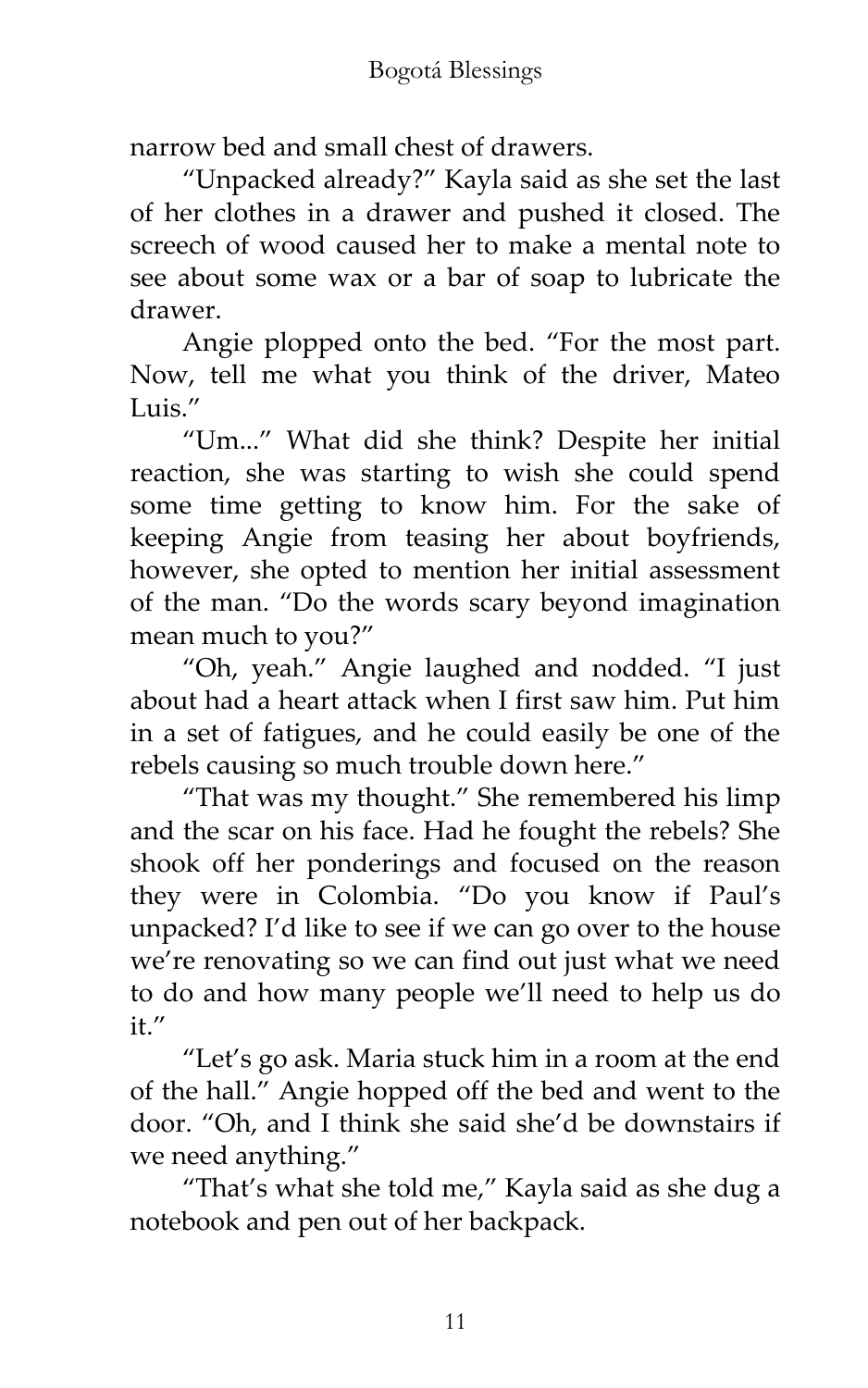It only took a moment to collect Paul, and then they headed downstairs to find the pastor's wife. Kayla wished the pastor was there, since her father had told her Carlos Ramírez would oversee the project. How could they start working without talking to the man in charge? Hopefully, he'd left some kind of instructions about the project with his wife.

Before they found Maria, Kayla spotted a familiar brooding figure coming toward them. The scowl on Mateo's face did nothing to calm her nerves. Neither did the nudge Angie gave her as he looked up and his expression cleared.

Mateo stopped before them, his gaze steady on Kayla. 'I need to speak with you.'

'Oh?' A stab of fear caused her to hold her breath. He wasn't bringing bad news, was he?

'Yes, it is about the renovation. I know a boy who would benefit from helping. He is sixteen years old."

Kayla smiled, relieved it was something so innocuous. 'Well, we're going to need plenty of help to finish the house before we leave. Does he have any kind of construction experience?'

'Not that I know of.' Mateo sighed and raked his fingers through his shaggy black hair. 'His younger brother told me he wants to join the rebels. It is my hope that if he is given the opportunity to work on the house, he will change his mind.'

The concern shining in Mateo's gaze broke through Kayla's fear. This man wasn't frightening or dangerous. He was worried about keeping children from a hazardous and traumatic life. Perhaps he had a background similar to the kids he now worked with, perhaps he didn't. All that mattered now was that she saw him for what he was—a man with a burden for